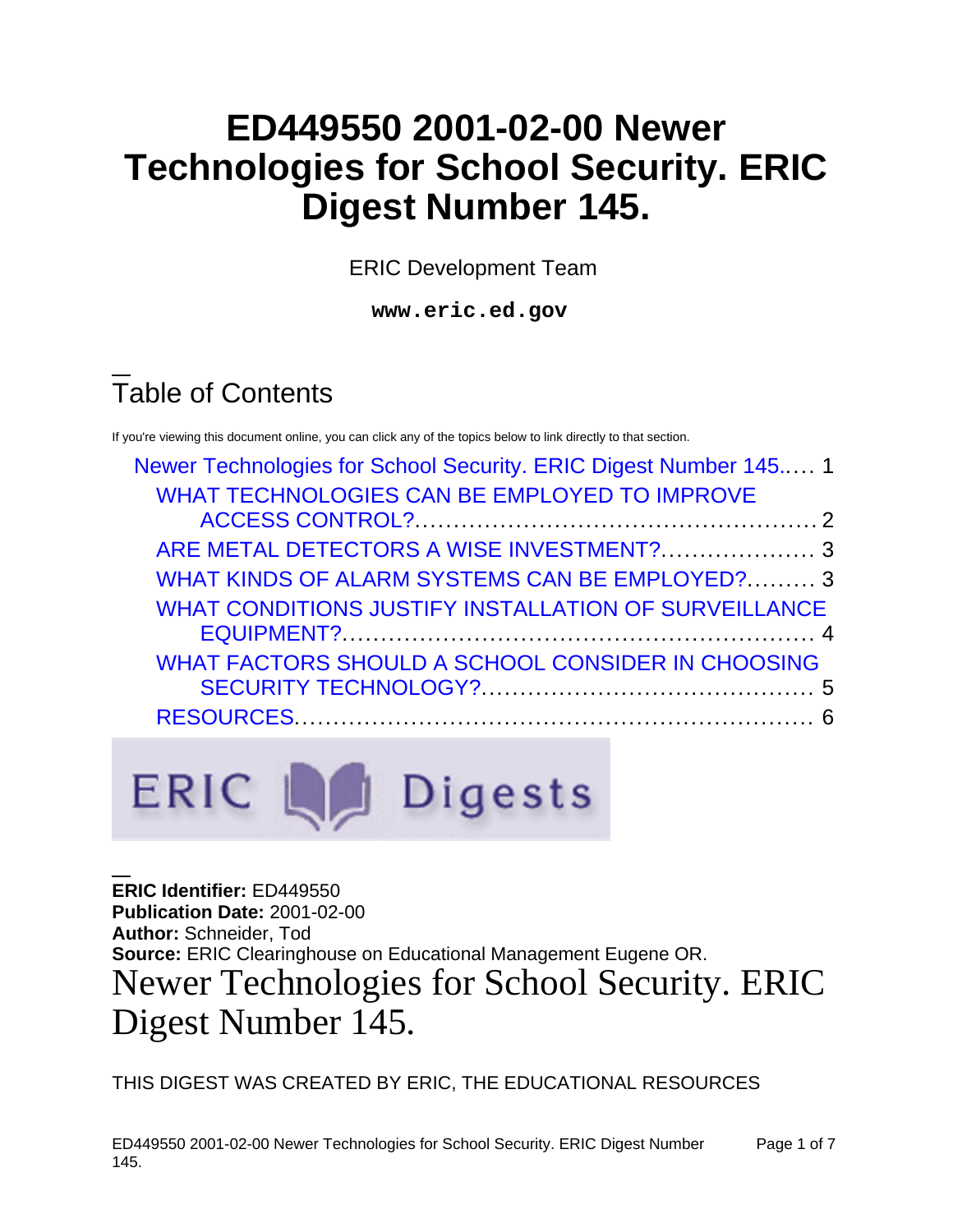#### INFORMATION CENTER. FOR MORE INFORMATION ABOUT ERIC, CONTACT ACCESS ERIC 1-800-LET-ERIC

School officials may decide to consider technological solutions to security or crime problems when less invasive measures have proved inadequate or too costly. When unwelcome intruders, including armed individuals, are the targeted problem, schools can select among several categories of technology: (1) keys and smart cards, (2) metal detectors, (3) alarm systems, and (4) surveillance equipment.

Before resorting to high-tech security solutions, school officials should think carefully about the possible (and unintended) consequences of security technologies. They may reinforce fear, undermining the social ecology of the school. They may be a mismatch for the problem being addressed. They can be expensive. And they require ongoing maintenance, repairs, and upgrades that need to be included in the budget.

This Digest describes several technologies that can be employed to control access and to improve surveillance of school grounds.

## <span id="page-1-0"></span>WHAT TECHNOLOGIES CAN BE EMPLOYED TO IMPROVE ACCESS CONTROL?

In many schools, lost and/or duplicated keys have led to theft or other problems with unauthorized visitors. In such cases, alternative entry-control devices should be considered.

Various types of "smart" cards have become a common means of access control. These card systems, issued to staff and vendors who require access at varying hours, are generally integrated with computer software that allows for very specific coding. For example, each card can be tailored to an individual's needs; a cook can be allowed off-hours access to the cafeteria, but not the administrative offices.

Smart cards can be instantly cancelled in case of card loss or theft, so they will not work if someone subsequently tries to use them to gain entry.

The cards may be swiped through a slot (swipe cards), or they may merely need to be held close to a reader (proximity cards). Contractors can be issued access cards coded to allow entry only for certain days or hours. Parking-lot access can be controlled, allowing students to enter and exit only before and after school. The cards can also serve as identity and debit cards.

Smart-card technology eliminates the expense of replacing or altering locks and keys. The downside is the initial expense for the electronic entry (about \$500 per door), card production, computer, card-printer, and scanning equipment. These costs exceed those of conventional keys in the short run, but the security options are far better.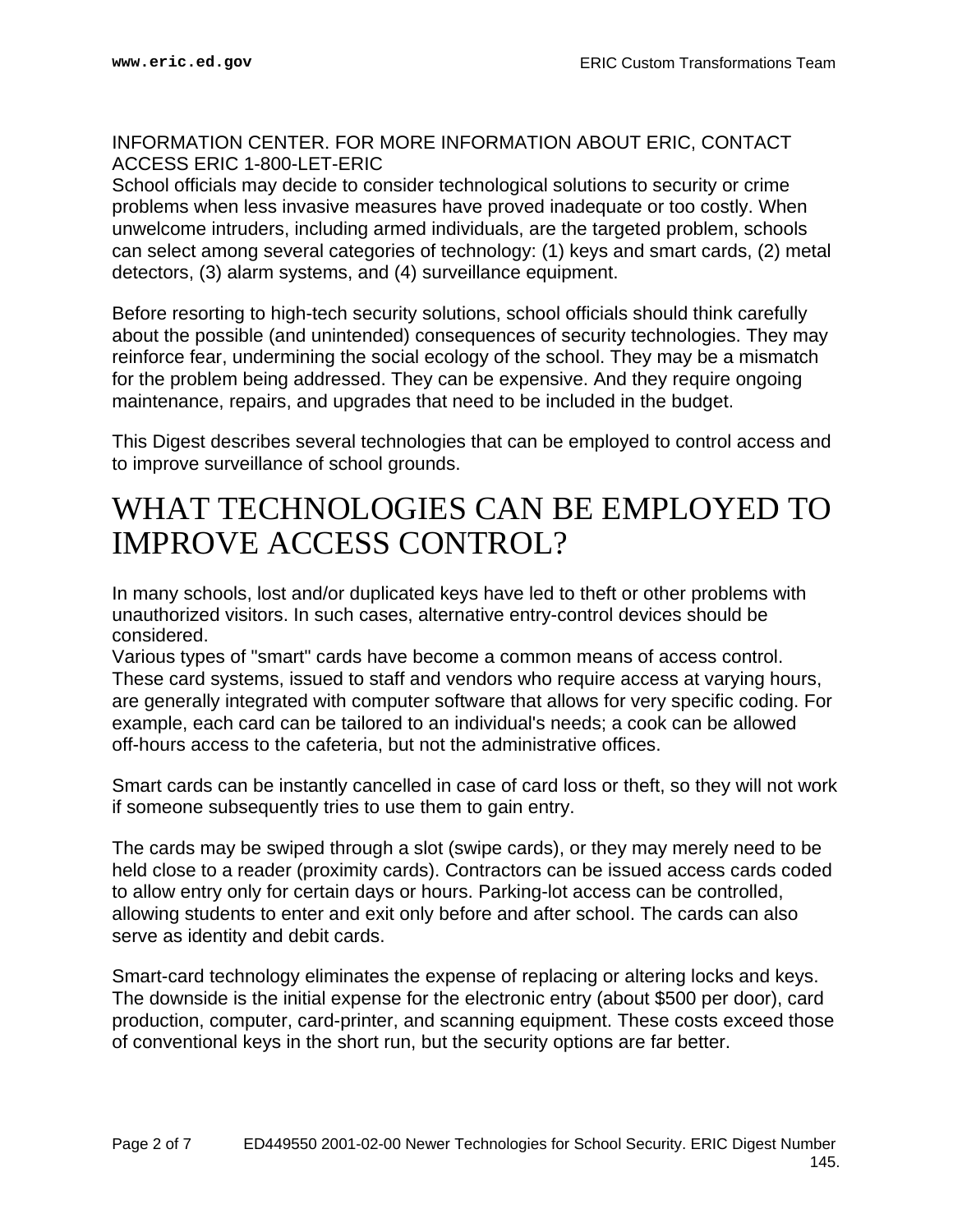## <span id="page-2-0"></span>ARE METAL DETECTORS A WISE INVESTMENT?

The vast majority of schools in the United States have not had school shootings, nor do they have reason to expect shootings to take place. Metal detectors are hard to justify in such low-crime settings, and may undermine a school's atmosphere. Unfortunately there are other schools where metal weapons are a serious, ongoing problem. In those settings, detectors are well worth considering.

Metal-detector wands are relatively inexpensive, and can be used by security personnel or other staff to check individuals for hidden weapons. Detection portals, which students can walk through, are much more expensive, and baggage x-ray machines can cost in the tens of thousands of dollars.

The effectiveness of metal-detection equipment has received mixed reviews for at least three reasons:

1. There are usually many entry points that students can use to bring weapons into the schools, including open windows or secondary doors.

2. Use of the equipment requires the staggering of students' arrival at school to allow sufficient time for processing.

3. The equipment cannot operate itself. At the very least, two security personnel must be hired to operate the wands: scanning incoming students, taking students aside who trigger the alarm, monitoring the remaining students, and responding to found weapons. Between the equipment and staffing, this can be a very expensive proposition.

One alternative is a free-standing metal-detection security portal. Visitors who enter the portal cannot gain further entry if metal is detected. Their only option is to leave or to communicate over an intercom, monitored by a camera. These devices are effective, but their cost, up to \$80,000 per entry, is a major deterrent.

## <span id="page-2-1"></span>WHAT KINDS OF ALARM SYSTEMS CAN BE EMPLOYED?

Alarms have two principal functions: They can detect intruders after hours or in controlled areas, and they can signal emergency personnel when immediate help is needed.

Alarm systems can be designed to automatically detect intruders, smoke, or flame. They can also allow staff to trigger "panic" buttons in emergencies, such as when a gunman is seen entering the building. In some circumstances, specific staff or students can be issued wireless pendants that serve as duress alarms. Technology can then be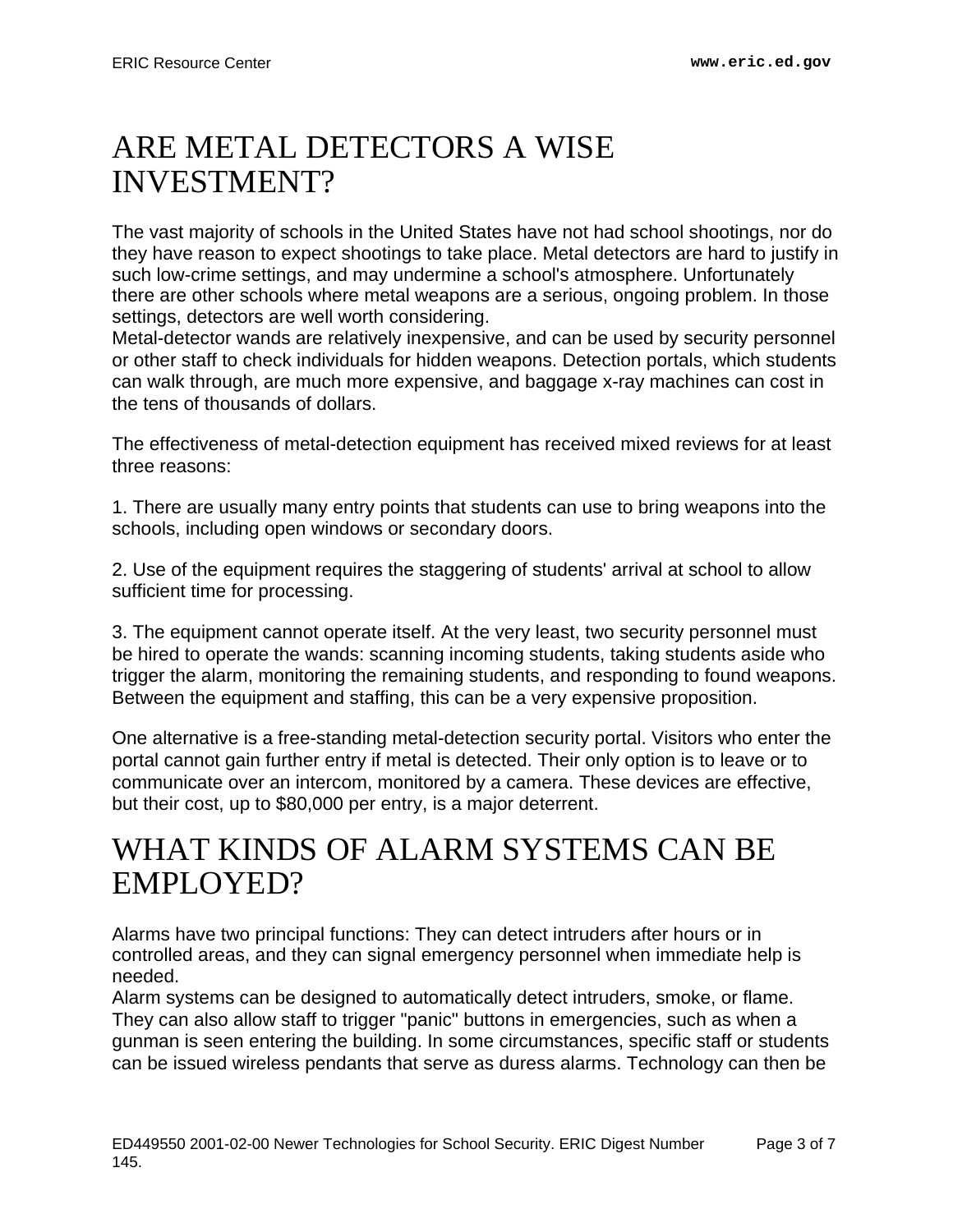used to electronically pinpoint the pendant's location on campus.

Alarms can be triggered by a variety of devices, including motion detectors, glass breakage, and electrical contacts (triggered by the opening of doors or windows). Microphones incorporated into the system allow a monitoring station to hear what is being said inside the school and relay that information to police.

#### <span id="page-3-0"></span>WHAT CONDITIONS JUSTIFY INSTALLATION OF SURVEILLANCE EQUIPMENT?

Surveillance technologies are appropriate when: (1) offenders need to be identified, and their actions documented; (2) hidden areas are attracting problem behaviors that have not been successfully deterred through other measures; and (3) the offenders may be students or staff members, with legal access to the school.

Surveillance equipment is a worthwhile investment when documentation of problem behavior and identification of suspects is important. All equipment should be field-tested before purchasing. Lighting conditions, focal length, equipment capabilities, and the weather can all have an impact on the quality of images generated.

Closed Circuit Television (CCTV) cameras' greatest strength lies in identifying suspects after the fact. They can also deter some criminal activity. But cameras are not foolproof. They may be targeted by vandals, so they must be installed with this possibility in mind. Premeditated crimes can be planned to avoid the cameras, or offenders can wear disguises to obscure identities.

Problem locations, such as specific bus routes or classrooms, can be brought back under control by advertising the installation of cameras, whether or not cameras are actually installed. One drawback to fake cameras is the possibility that students will assume they can rely on a certain level of security when in fact that is not the case. Cameras targeting dark areas may require Infrared (IR) capabilities.

Technical differences between cameras include the following basics:

Fixed versus moving (pan and tilt) cameras. Fixed cameras tend to require much less maintenance, and can be relied upon to catch the intended images. Moving cameras cover more areas, but require more maintenance and frequently miss critical details of an incident. One option is to integrate the camera into the duress-alarm system; the camera remains fixed unless an alarm is triggered, at which point the camera pans to the alarm location.

Wireless versus hardwired systems. The distance between a camera and a receiver will affect the quality of images received, even with hard-wired systems. Standard coaxial cabling will suffice for distances of up to 1,000 feet, but greater distances will require repeaters that pass along a wireless signal or fiber-optic cabling that can greatly expand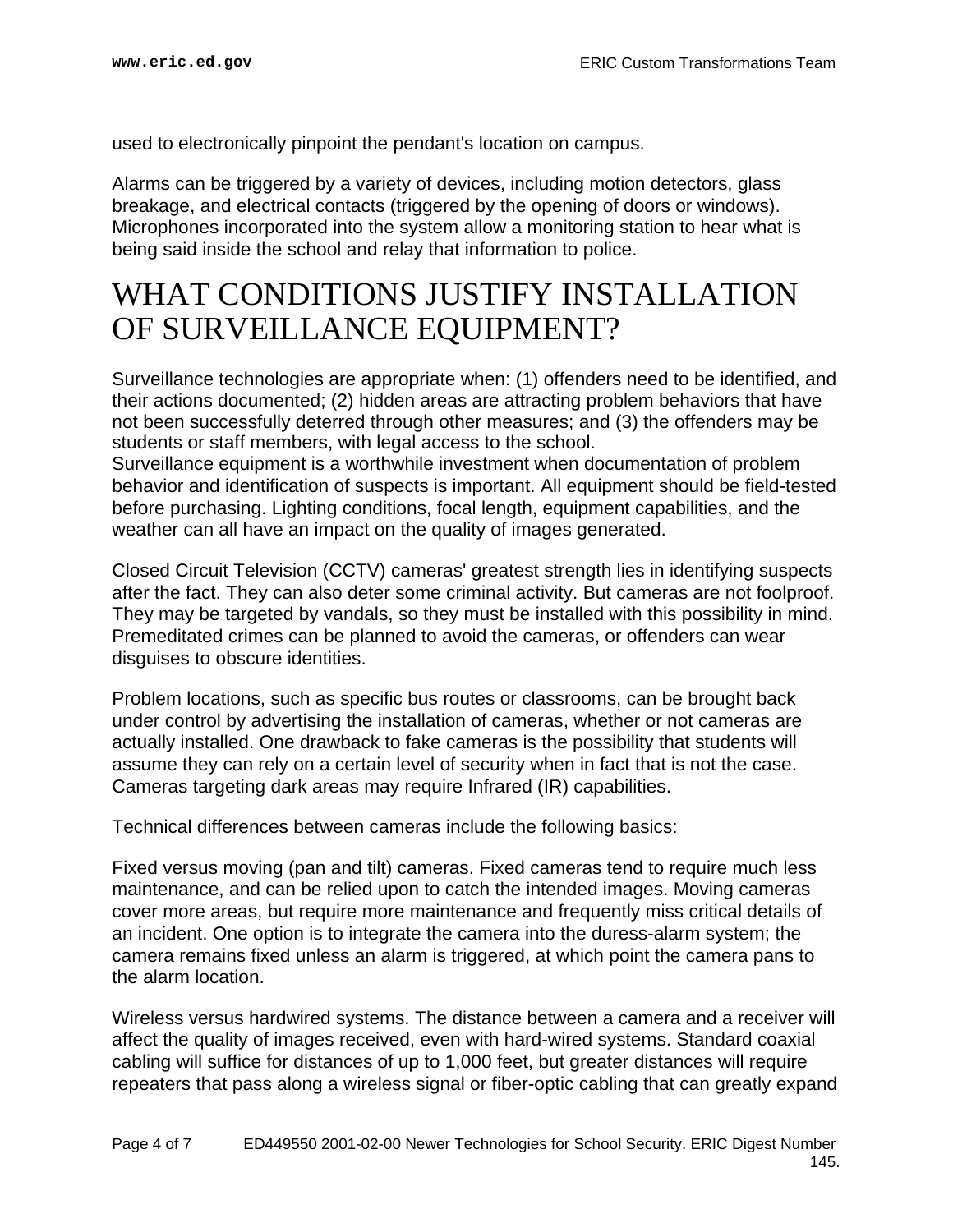the maximum distance covered by a hardwired system.

It is not realistic to expect staff to watch CCTV monitors to catch criminal behavior as it occurs. Studies twenty years ago by Sandia labs demonstrated that twenty minutes is about as long as an average human being can stay focused on this task. The monitors are primarily a tool for reviewing incidents after the fact.

Until recently, the standard technology for recording video images has been the use of videotapes (analog recording). A disadvantage is that tapes must be manually labeled and replaced every twenty-four hours as well as stored as evidence.

Videotaped recording is rapidly being overtaken by digital video recording (DVR) technology. DVR can retain voluminous records for long periods. The best systems have a "mean time between failure" rate (MTBF) of about 100,000 hours, and most have the ability to self-diagnose and correct problems, prompt users with software-generated alarms, and set off pagers or faxes to alert security staff. Analog images frequently render images so fuzzy as to be useless for identifying suspects, whereas digital technology gets sharper every year.

DVR technology can be integrated with access-control mechanisms, allowing users to pull up all images in certain locations where anyone has gained access during certain hours, all within minutes. The analog approach, in contrast, would require mind-numbing hours of viewing.

DVR technology can also take advantage of a local area network, allowing a school district's central office to pull up images from distant facilities.

#### <span id="page-4-0"></span>WHAT FACTORS SHOULD A SCHOOL CONSIDER IN CHOOSING SECURITY TECHNOLOGY?

An important first step is to carefully identify the problem before investing in a solution. Technology can be seductive, but it isn't always the right tool for the job. Metal detectors and ID cards won't stop bullying behavior; security cameras won't stop intruders. Cost-benefit analysis should be employed to compare this investment with other school needs. These should first be prioritized, then solutions should be sought. Personnel costs such as security guards, equipment maintenance, and upgrades should be considered over a ten- to twenty-year time frame for comparison purposes.

Technological shortcomings should also be considered. Particularly when schools turn to technology as a "quick fix," there is a high risk of reinforcing a climate of fear and distrust, undermining the social ecology of the school, instead of actually having an impact on the identified problem.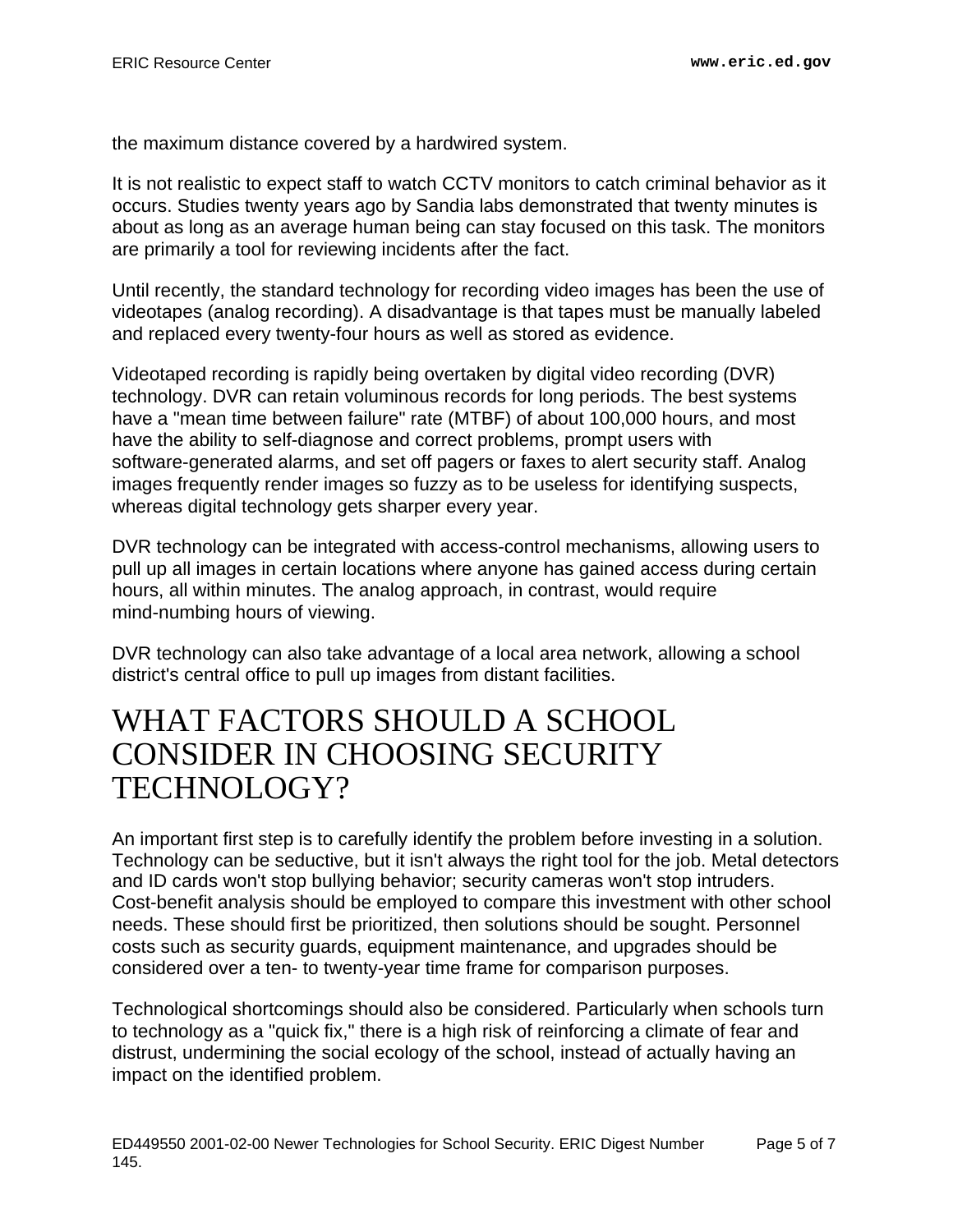Technology can also turn out to be unwieldy or impractical. For example, metal detectors need to be staffed; who is going to do that? Will students be lined up for half a block every morning waiting to get in? Maintenance and repair concerns must be addressed; if it breaks on the weekend, who knows how to fix it? Where can spare parts be obtained? References should be checked. The best resources are other school districts that have already chosen vendors and technology. Learn from their successes and mistakes.

Ease of expansion, integration, and system upgrades should be considered. Finally, ask vendors about system flexibility as technology changes.

#### <span id="page-5-0"></span>RESOURCES

Green, Mary. The Appropriate and Effective Use of Security Technologies in U.S. Schools: A Guide for Schools and Law Enforcement Agencies. Los Alamos, NM: Sandia National Laboratories, 1999, for the U.S. Department of Justice, NCJ178265. 282 pages. ED 436 943. Schneider, Tod; Hill Walker; and Jeffrey Sprague. Safe School Design: A Handbook for Educational Leaders-Applying the Principles of Crime Prevention Through Environmental Design. Eugene, Oregon: ERIC Clearinghouse on Educational Management, University of Oregon, 2000. 111 pages.

#### **WEBSITES**

American Society for Industrial Security (ASIS). http://www.asisonline.org/

National Burglar and Fire Alarm Association. http://www.alarm.org/

Security Products: The Integrated Product Newsmagazine for Security, Fire, and Safety Professionals. Stevens Publishing. http://www.secprodonline.com/

-----

A Product of the ERIC Clearinghouse on Educational Management, College of Education, University of Oregon, Eugene, Oregon 97403-5207.

This publication was prepared with funding from the Office of Educational Research and Improvement, U.S. Department of Education, under contract No. ED-99-C0-0011. The ideas and opinions expressed in this Digest do not necessarily reflect the positions or policies of OERI, ED, or the Clearinghouse. This Digest is in the public domain and may be freely reproduced. The text of this Digest may be viewed electronically at http://eric.uoregon.edu EA 030 822.

**Title:** Newer Technologies for School Security. ERIC Digest Number 145.